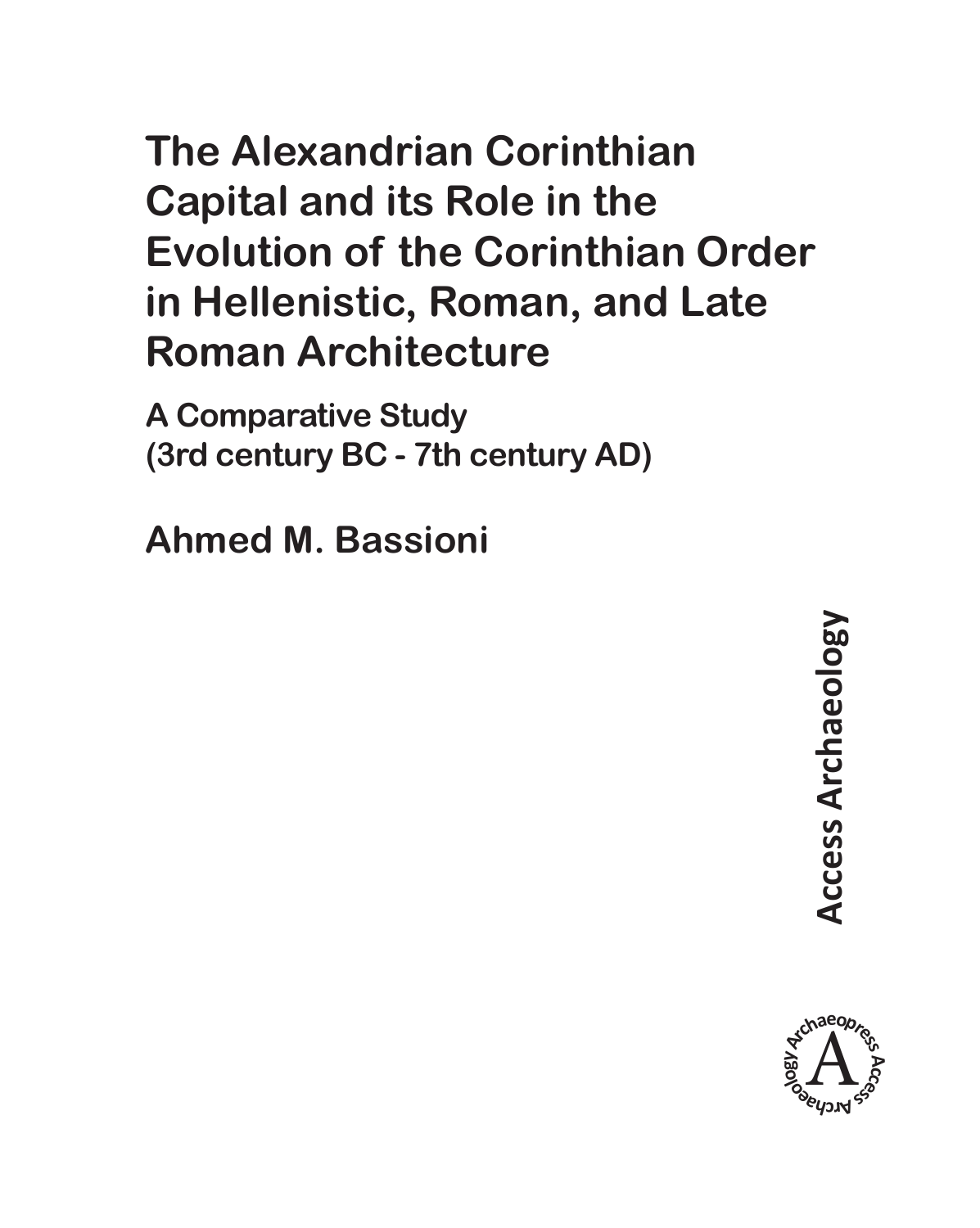

Archaeopress Publishing Ltd Summertown Pavilion 18-24 Middle Way Summertown Oxford OX2 7LG www.archaeopress.com

ISBN 978-1-80327-239-9 ISBN 978-1-80327-240-5 (e-Pdf)

© Ahmed M. Bassioni and Archaeopress 2022

All rights reserved. No part of this book may be reproduced, stored in retrieval system, or transmitted, in any form or by any means, electronic, mechanical, photocopying or otherwise, without the prior written permission of the copyright owners.

This book is available direct from Archaeopress or from our website www.archaeopress.com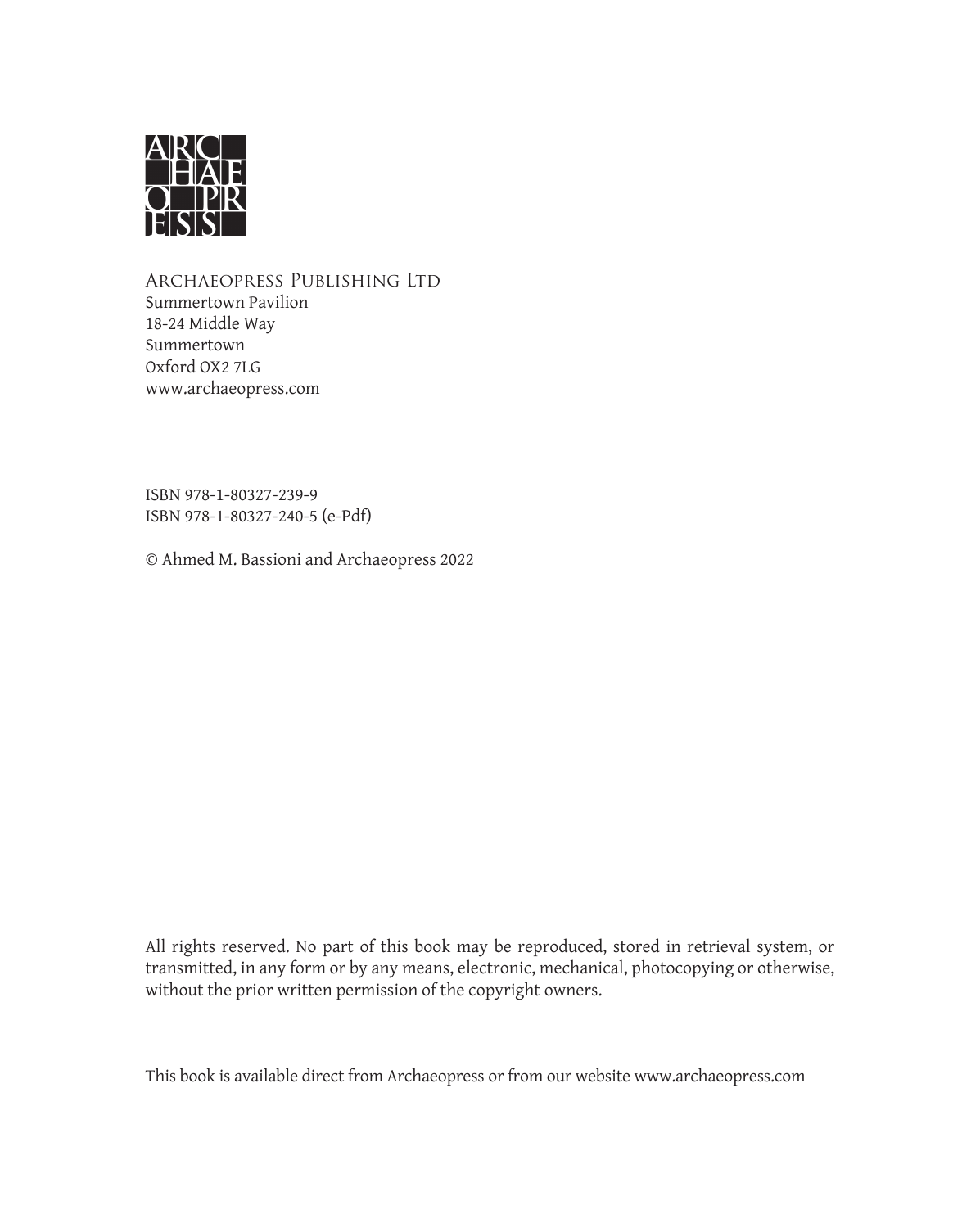## **Table of Contents**

| Chapter I:<br>The Creation of the Alexandrian Corinthian Capital in Context of Hellenistic Architecture  24 |
|-------------------------------------------------------------------------------------------------------------|
|                                                                                                             |
|                                                                                                             |
| Corinthian, Corinthianized, and Blocked-Out Capitals from the Ptolemaic and Nabataean Kingdoms. 46          |
| Chapter II:                                                                                                 |
| Italo-Hellenistic and Roman Republican Corinthian Capitals - Examples from Rome and Italy  52               |
| Augustan Architecture and the Rise of the Canonical Roman Orthodox Corinthian Capital  81                   |
| Alexandrian and Egyptian Corinthian Capitals between 1st Century BC and 1st Century AD  86                  |
|                                                                                                             |
|                                                                                                             |
| Chapter III:<br>Late Antique Corinthian Capitals from Alexandria and the Byzantine World  131               |
| Corinthian, Corinthianized, and Corinthian-related Capitals in Late Antique Alexandria and Egypt . 132      |
|                                                                                                             |
|                                                                                                             |
|                                                                                                             |
|                                                                                                             |

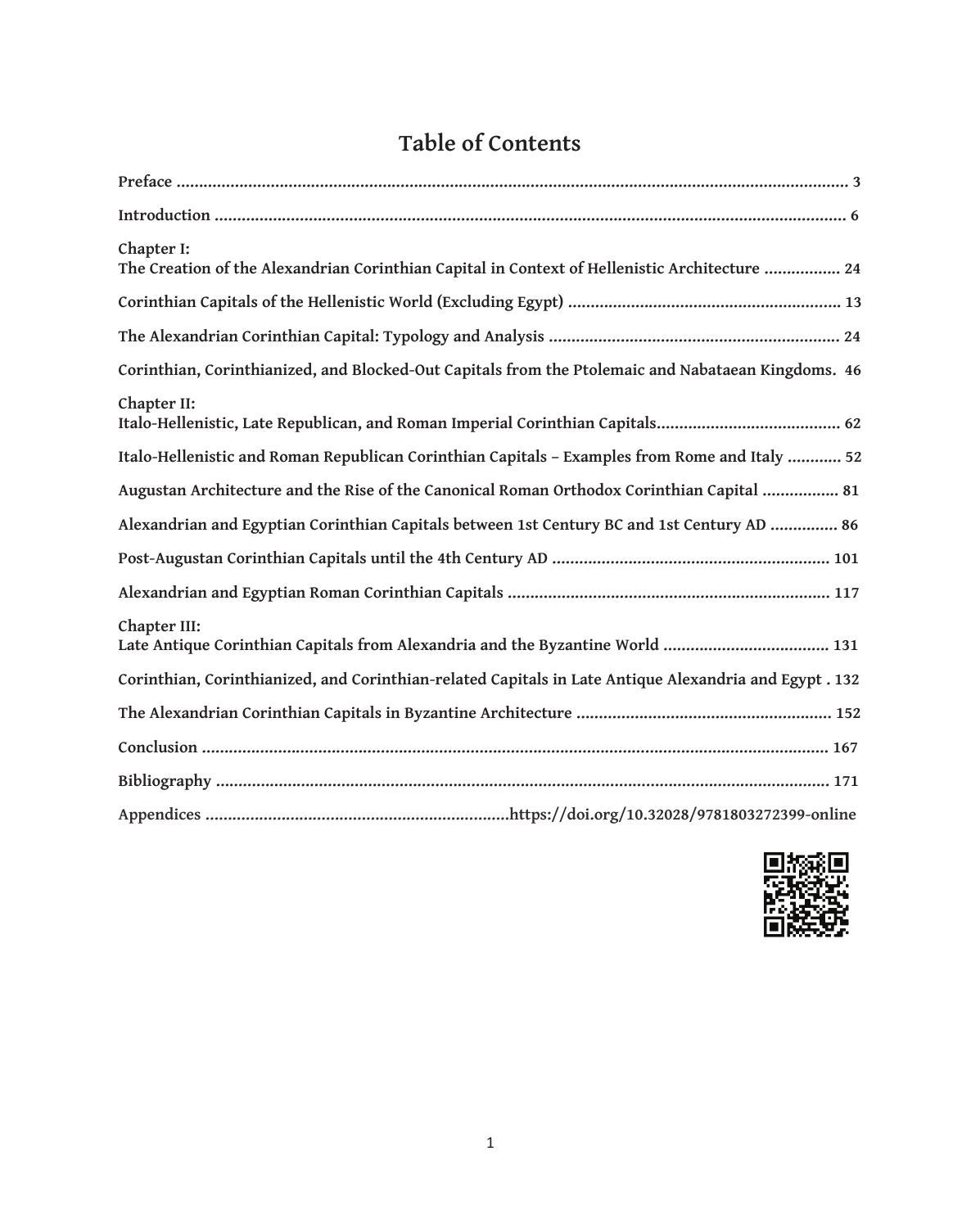#### **Acknowledgments**

I dedicate this humble academic work to the memory of my grandfather; a historian with little luck but of great knowledge. Without him, I would have never been a fan of history or archaeology.

I am grateful to my professors, of both fields. To my supervisor, Prof. Mona Haggag, who believed in my work and challenged my capability of producing a dissertation like no other in the field of Classical archaeology and architecture. To Prof. Sahar Hamouda, Professor of English literature, who believed in me, and my persistence and hard work, for being a literature student who can excel in a totally different field.

I am also grateful for the works of Ronczweski, who was the first to discuss the Alexandrian Corinthian capitals one hundred years before the publication of my dissertation; B. Tkaczow and her marvelous work about the architecture of Kom El-Dikka; J. McKenzie and her masterpiece about Alexandrian architecture that inspired me to challenge the odds and over the same period on a much large scale of land; and finally Prof. P. Pensabene, whose book about Alexandrian architecture was the corner stone of my work and opened my eyes on a world of minute details that widened my perspective of the discussed subject.

### **"What is now proved was once only imagined."**

ʊ **William Blake**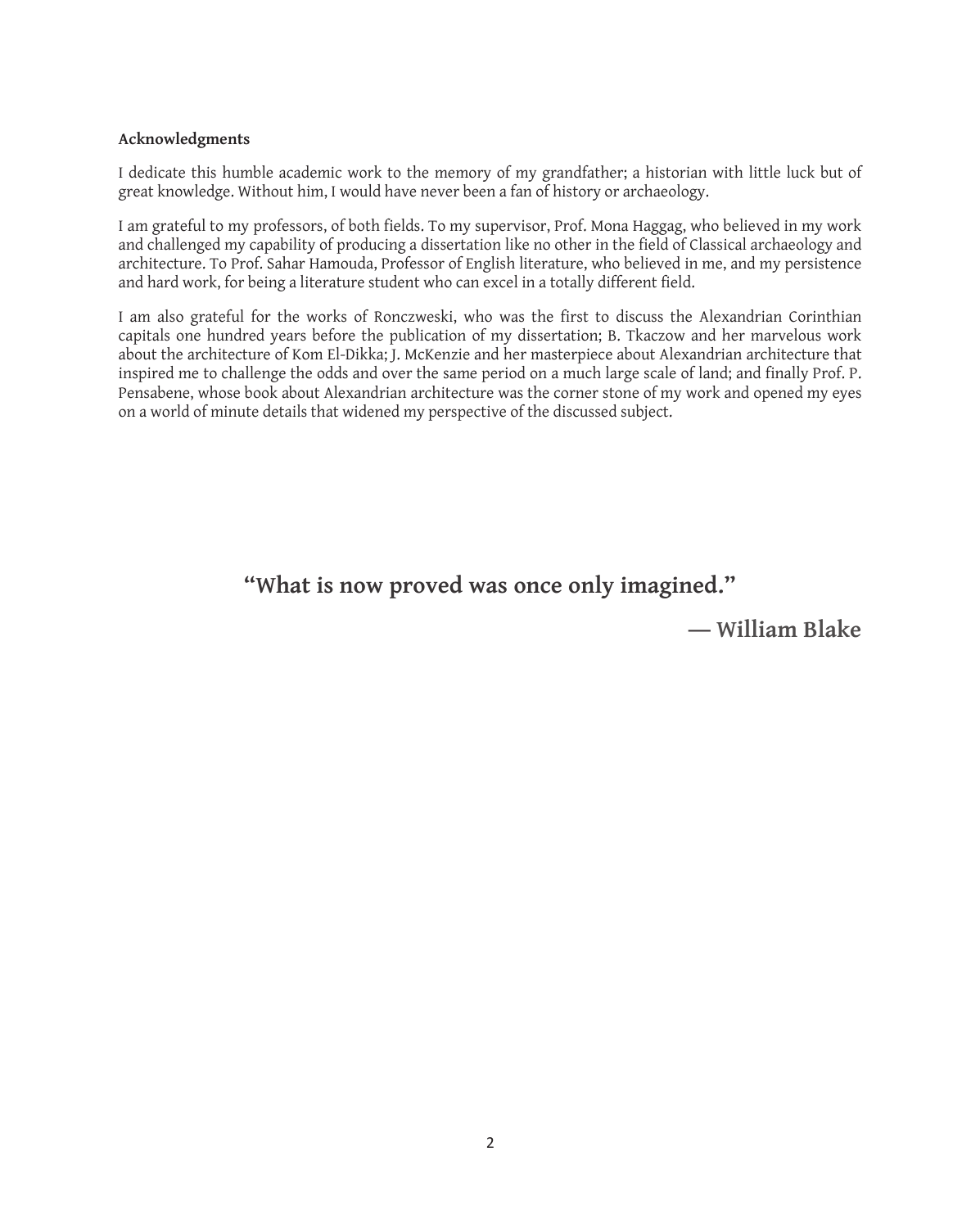# **List of Figures**

| Figure 2. A reconstruction of a Corinthian capital from the Monument of Lysicrates, Athens, Greece  18               |
|----------------------------------------------------------------------------------------------------------------------|
|                                                                                                                      |
|                                                                                                                      |
| Figure 5. A reconstruction of a Corinthian capital from the Temple of Athena Alea, Tegea, Asia Minor  20             |
|                                                                                                                      |
|                                                                                                                      |
|                                                                                                                      |
|                                                                                                                      |
|                                                                                                                      |
|                                                                                                                      |
|                                                                                                                      |
|                                                                                                                      |
|                                                                                                                      |
|                                                                                                                      |
|                                                                                                                      |
|                                                                                                                      |
| Figures 18-21. Type I Alexandrian Corinthian capitals from the Graeco-Roman Museum in Alexandria (concave helices    |
|                                                                                                                      |
|                                                                                                                      |
| Figures 24-25. Type I Alexandrian Corinthian capital from the Graeco-Roman Museum in Alexandria (concave helices     |
| Figures 26-28. Type I Alexandrian Corinthian capital from the Graeco-Roman Museum in Alexandria (conves helices with |
| Figures 29-33. Free Type I Alexandrian Corinthian capitals/pilasters from the Graeco-Roman Museum in Alexandria  37  |
| Figures 34. An Egyptianized Type I Alexandrian Corinthian capital from the Graeco-Roman Museum in Alexandria  38     |
|                                                                                                                      |
|                                                                                                                      |
| Figure 40. An Egyptianized Type II Alexandrian Corinthian capital from the Graeco-Roman Museum in Alexandria  39     |
|                                                                                                                      |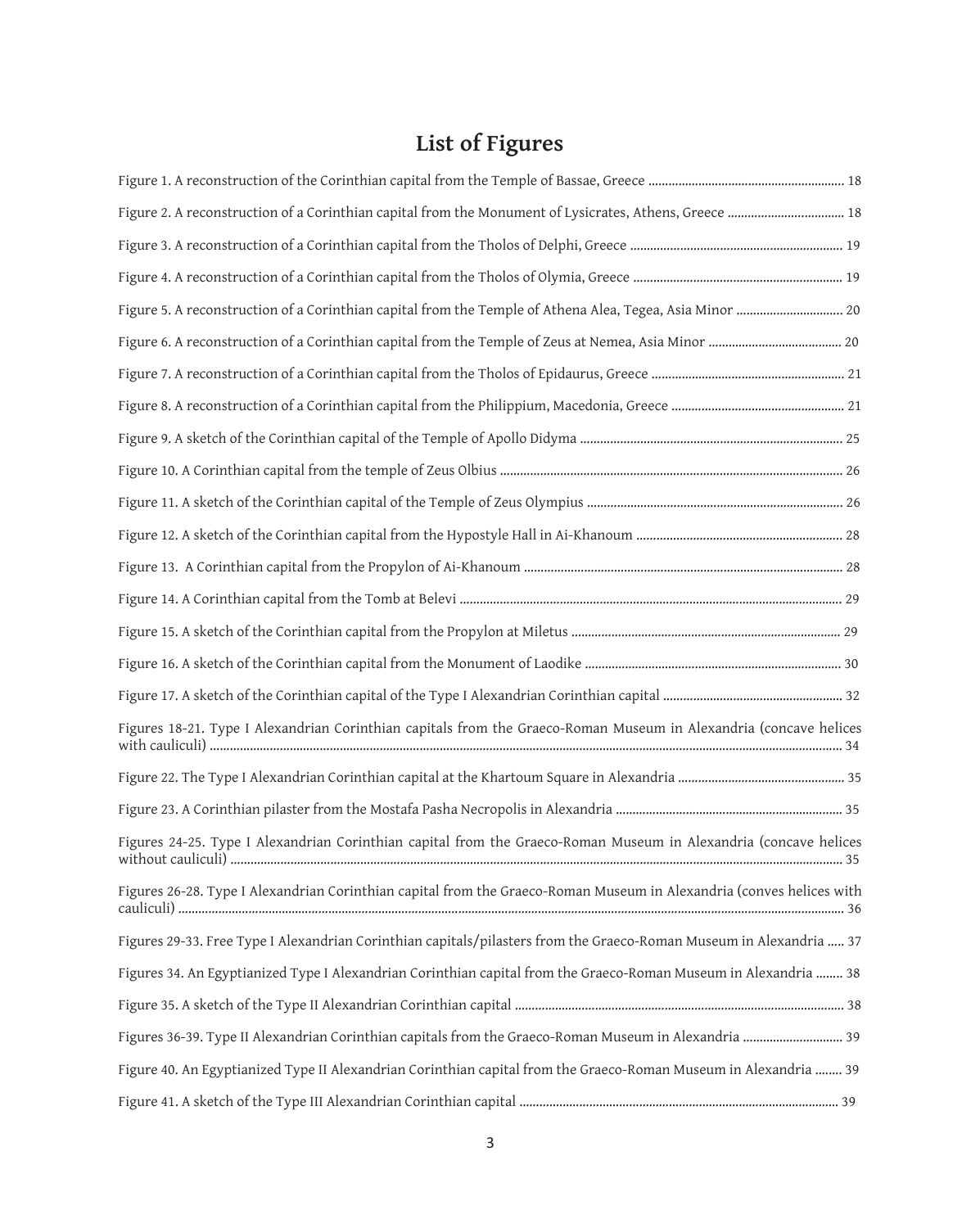| Figure 42. A double Type III Alexandrian Corinthian capital from the Graeco-Roman Museum in Alexandria  40               |
|--------------------------------------------------------------------------------------------------------------------------|
| Type 43. A mixed Type III Alexandrian Corinthian capital from the Graeco-Roman Museum in Alexandria  41                  |
|                                                                                                                          |
| Figure 45. A Type IV Alexandrian Corinthian capital from the Graeco-Roman Museum in Alexandria  42                       |
| Figure 46A-B. A Type IV Alexandrian Corinthian capital with a Gorgon head from the Graeco-Roman Museum in                |
| Figure 47. Type IV Alexandrian Corinthian capital with miander collar from the Graeco-Roman Museum in Alexandria 43      |
| Figure 48. A fragment of a Type IV Alexandrian Corinthian capital with a miander collar from the Graeco-Roman Museum     |
| Figure 49. A reduced Type IV Alexandrian Corinthian capital with a miander collar from the Graeco-Roman Museum in        |
| Figure 50. A two-block Type I Alexandrian Corinthian capital from the site of the Alexandrian Sarapeion  50              |
| Figures 51-52. Two Type I Alexandrian Corinthian capitals from the construction site of Club Mohamed Ali, currently at   |
| Figures 53-54. Reconstructions of the lower and upper levels of the Thalamegos of Ptolemy IV with their Corinthian       |
| Figure 55. A Type I Alexandrian Corinthian capital from the Ptolemaic Basilica at Hermopolis Magna, currently at the     |
|                                                                                                                          |
|                                                                                                                          |
|                                                                                                                          |
|                                                                                                                          |
| Figure 60. A Type I.A Free Alexandrian Corinthian capital from the procession at the Temple of Dandara  48               |
|                                                                                                                          |
|                                                                                                                          |
| Figure 64. A Type I Alexandrian Corinthian capital with convex helices without caulciuli from the Palazzo delle Colonne  |
| Figures 65-66. Two Type I Alexandrian Corinthian capitals from the Palazzo delle Colonne in Ptolemais, Cyrenaica  50     |
| Figure 67. A proto-Italo-Corinthian capital from the Palazzo delle Colonne in Ptolemais, Cyrenaica  50                   |
| Figure 68. A reconstruction of the Type III Alexandrian Corinthian capital from the Palazzo delle Colonne in Ptolemais,  |
| Figure 69. A Type II Alexandrian Corinthian capital from the Palazzo delle Colonne in Ptolemais, Cyrenaica  50           |
|                                                                                                                          |
| Figure 72. A reconstruction of the Type I modified Alexandrian Corinthian capital from the Propylon of Ptolemy II at the |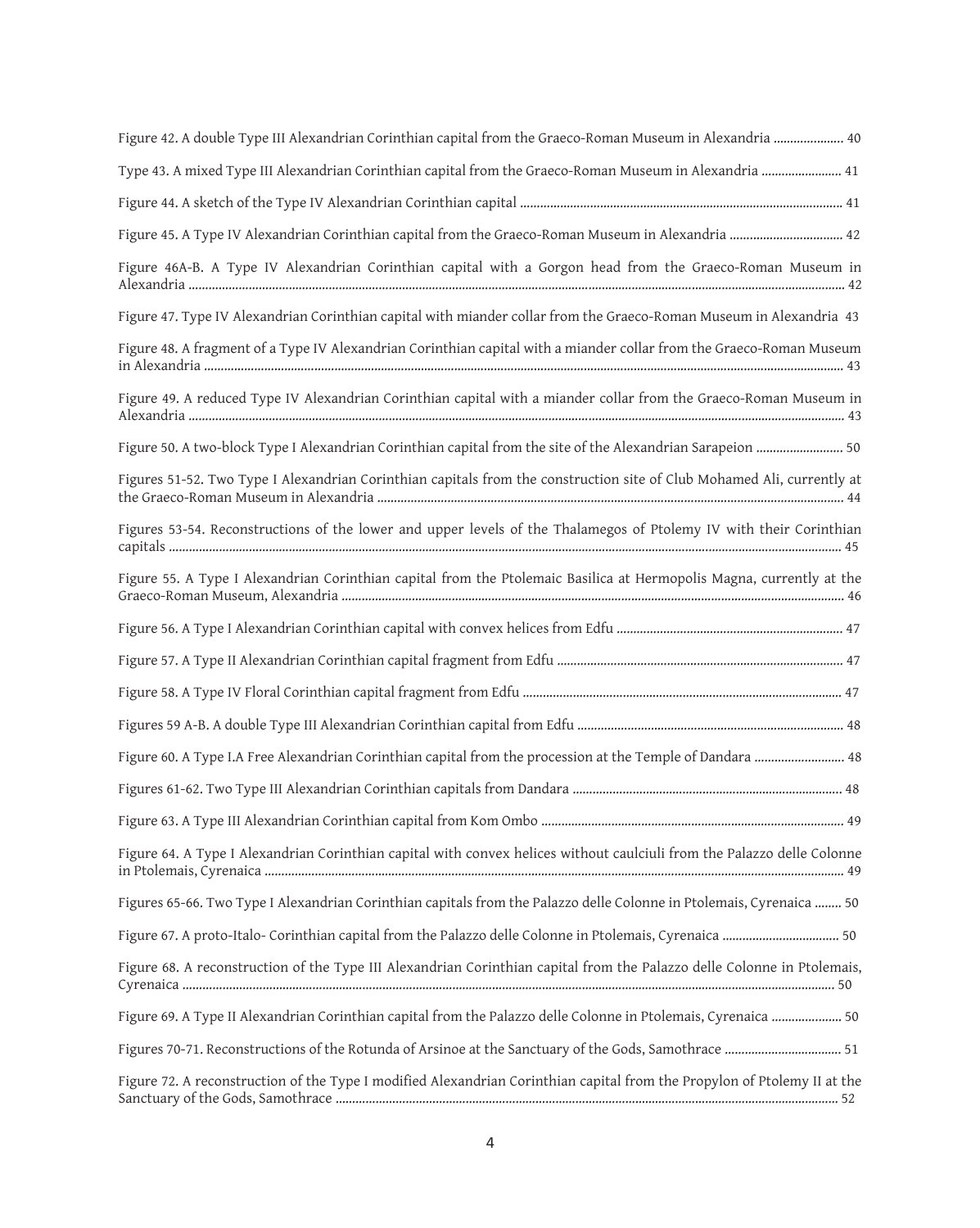| Figure 75. An upper capital fragment of a Type I.A Floral Corinthian capital from the Temple of Winged Lions, Petra  54 |
|-------------------------------------------------------------------------------------------------------------------------|
| Figure 76. An upper capital fragment of a Type I.B Floral Corinthian capital from the Temple of Winged Lions, Petra  54 |
|                                                                                                                         |
|                                                                                                                         |
|                                                                                                                         |
|                                                                                                                         |
|                                                                                                                         |
| Figure 82. The upper level of El-Deir/The Monastery at Petra with its Type II Nabataean/Blocked-Out capitals  55        |
|                                                                                                                         |
|                                                                                                                         |
|                                                                                                                         |
|                                                                                                                         |
|                                                                                                                         |
|                                                                                                                         |
|                                                                                                                         |
|                                                                                                                         |
|                                                                                                                         |
|                                                                                                                         |
|                                                                                                                         |
| Figure 94. Egyptian Composite capitals from the Second Eastern Colonnade at the Temple of Isis in Philae  59            |
| Figure 95. Egyptian Composite capitals from the Hypostyle Hall and Eastern Colonnade at the Temple of Horus in Edfu 60  |
| Figure 96. An Egyptian Composite capital from the Outer Hypostyle Hall of the Temple of Horus, Edfu  60                 |
| Figure 97. An Egyptian Composite capital from the Front Courtyard Hall of the Temple of Horus, Edfu  60                 |
| Figure 98. Temple of Haroeis and Sobek at Kom Ombo                                                                      |
| Figure 99. An Egyptian Composite capital from the Outer Hypostyle Hall of the Temple of Temple of Haroeis and Sobek at  |
|                                                                                                                         |
| Figure 101. A reconstruction of the Italo-Corinthian capital from the Antiquarium at Solanto in Palermo  65             |
|                                                                                                                         |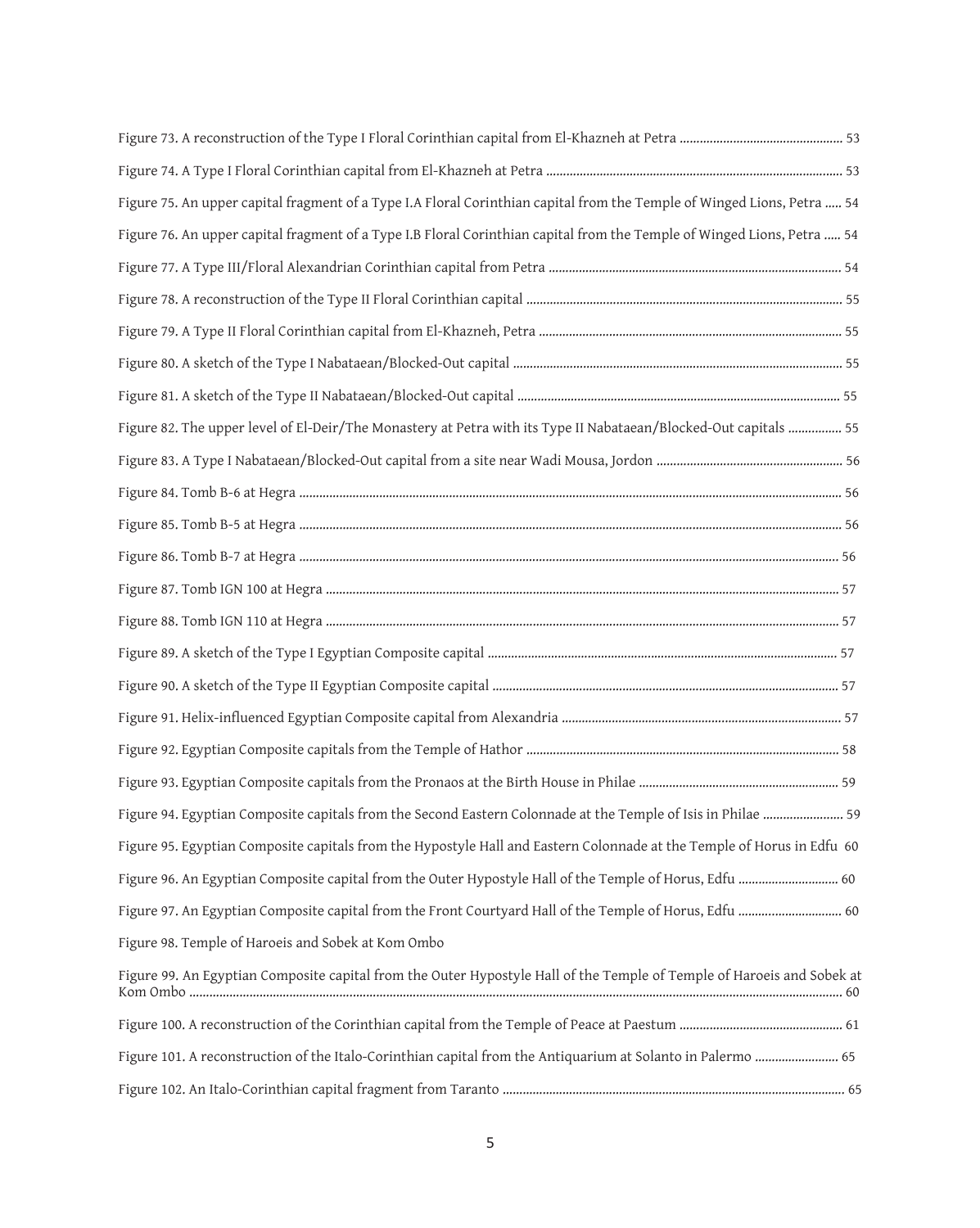| Figure 103. A reconstruction of an incomplete (probably an Italo-Corinthian capital) from Porta Nocera  65                |
|---------------------------------------------------------------------------------------------------------------------------|
|                                                                                                                           |
| Figures 105-6. Two Italo-Corinthian capitals (one incomplete, the other finished and intake) from the House of Augustus   |
|                                                                                                                           |
|                                                                                                                           |
|                                                                                                                           |
|                                                                                                                           |
|                                                                                                                           |
|                                                                                                                           |
|                                                                                                                           |
|                                                                                                                           |
|                                                                                                                           |
|                                                                                                                           |
|                                                                                                                           |
|                                                                                                                           |
| Figure 121. A Second-Style Wall-Painting of a tholos with Corinthian capitals, Oecus 43, House of Labyrinth, Pompeii  71  |
| Figure 122. A Second-Style Wall-Painting of a tholos with Corinthian capitals, Cubiculum 16, Villa of the Mysteries,      |
| Figure 123. A Second-Style Wall-Painting of a tholos with Corinthian capitals, Cubiculum M, Villa of Fannius Sinistor  72 |
| Figures 124-125. Two Type IV Alexandrian Corinthian capital from Second-Style Wall-Painting styles at Pompeii  72         |
| Figure 126. A set of Type IV Alexandrian/Proto-Composite capital from Second-Style Wall-Painting style at Boscoreale 72   |
|                                                                                                                           |
|                                                                                                                           |
|                                                                                                                           |
| Figure 130. A reconstruction of a Corinthian capital from the Sanctuary of Fortuna Pirimigenia, Palestrina  76            |
|                                                                                                                           |
|                                                                                                                           |
|                                                                                                                           |
|                                                                                                                           |
|                                                                                                                           |
|                                                                                                                           |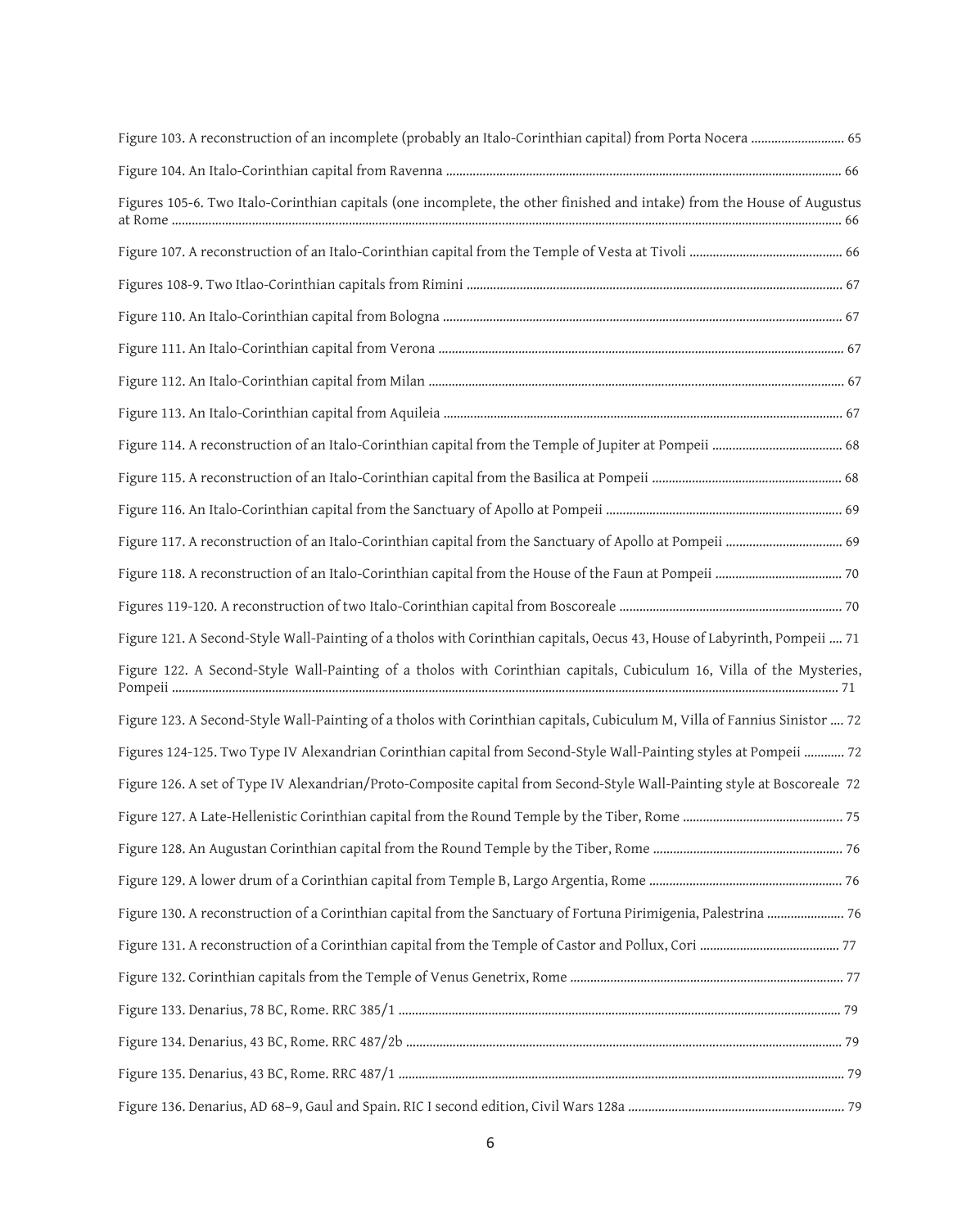| Figure 151. A reconstruction of a Floral Corinthian capital from the Temple of Diana, Nîmes, France  88    |  |
|------------------------------------------------------------------------------------------------------------|--|
|                                                                                                            |  |
| Figure 153, A reconstruction of a Corinthian capital from the Temple of Sulis Minerva at Bath, England  89 |  |
|                                                                                                            |  |
|                                                                                                            |  |
|                                                                                                            |  |
|                                                                                                            |  |
|                                                                                                            |  |
|                                                                                                            |  |
|                                                                                                            |  |
|                                                                                                            |  |
|                                                                                                            |  |
|                                                                                                            |  |
|                                                                                                            |  |
|                                                                                                            |  |
|                                                                                                            |  |
|                                                                                                            |  |
|                                                                                                            |  |
|                                                                                                            |  |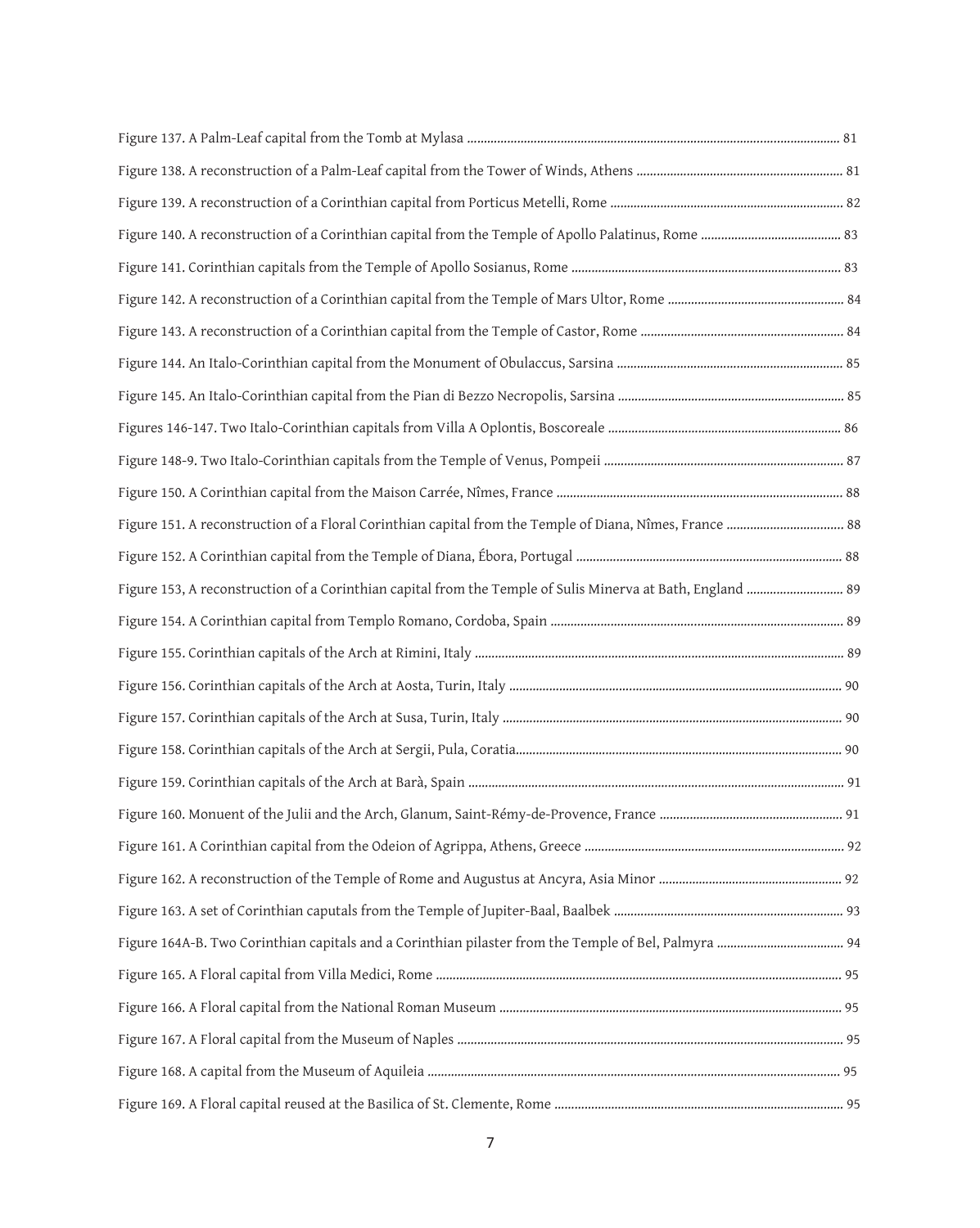| Figures 179. A sketch of Type IV Alexandrian/Floral Corinthian capital from the Lateran Museum, Rome  95 |
|----------------------------------------------------------------------------------------------------------|
|                                                                                                          |
|                                                                                                          |
| Figures 185-187. Type I Alexandrian Corinthian capitals from the Graeco-Roman Museum, Alexandria  99     |
| Figures 188-190. Type II Alexandrian Corinthian capitals from the Graeco-Roman Museum, Alexandria  99    |
| Figure 191. A Type III Alexandrian Corinthian capital from the Graeco-Roman Museum, Alexandria  100      |
|                                                                                                          |
|                                                                                                          |
|                                                                                                          |
|                                                                                                          |
|                                                                                                          |
|                                                                                                          |
|                                                                                                          |
|                                                                                                          |
|                                                                                                          |
|                                                                                                          |
|                                                                                                          |
|                                                                                                          |
|                                                                                                          |
|                                                                                                          |
|                                                                                                          |
|                                                                                                          |
|                                                                                                          |
|                                                                                                          |
|                                                                                                          |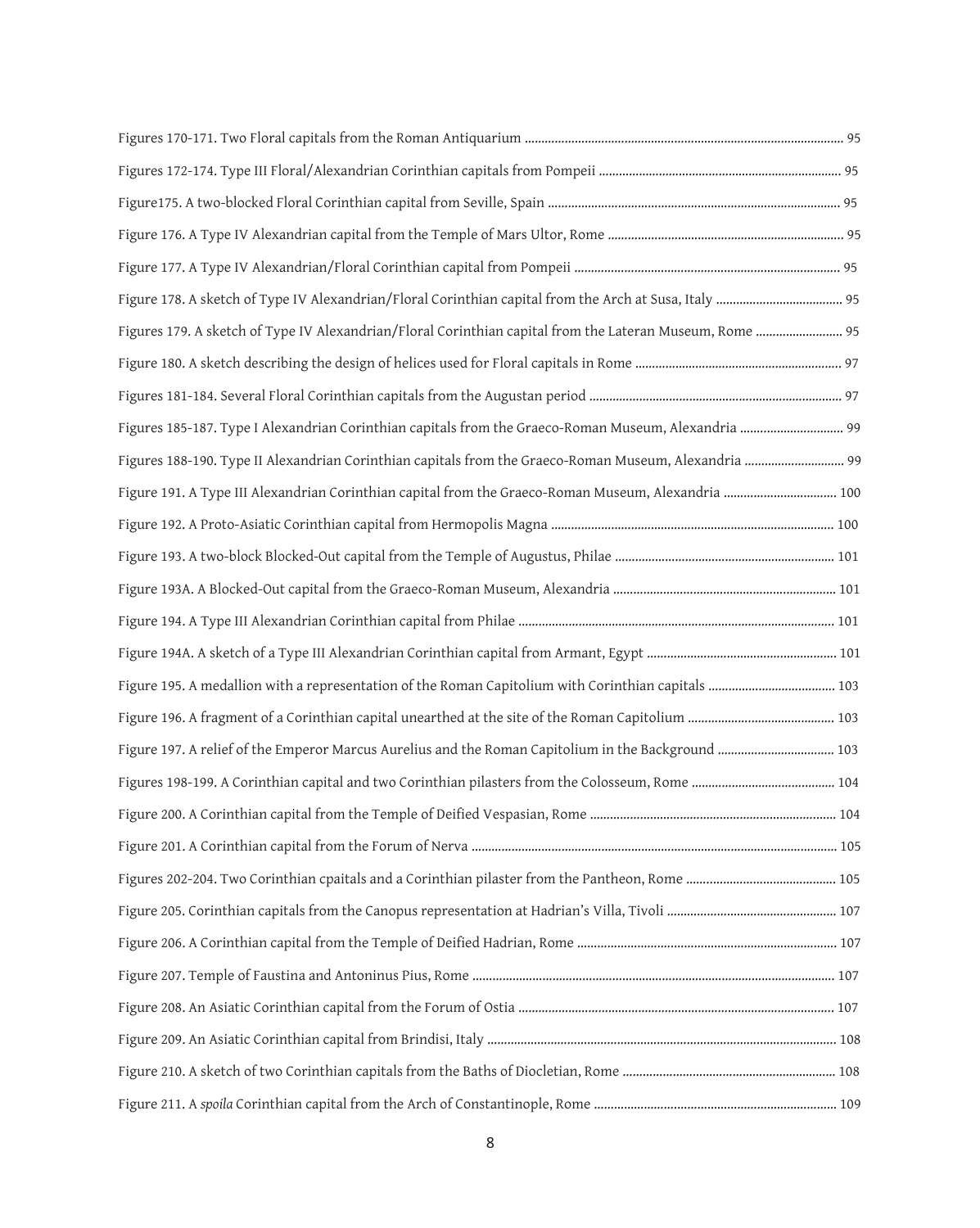| Figures 212-213. Corinthian pilasters and a Corinthian capital from the Palace of Diocletian at Split, Croatia  109     |  |
|-------------------------------------------------------------------------------------------------------------------------|--|
|                                                                                                                         |  |
|                                                                                                                         |  |
|                                                                                                                         |  |
|                                                                                                                         |  |
|                                                                                                                         |  |
|                                                                                                                         |  |
|                                                                                                                         |  |
|                                                                                                                         |  |
|                                                                                                                         |  |
|                                                                                                                         |  |
|                                                                                                                         |  |
|                                                                                                                         |  |
|                                                                                                                         |  |
|                                                                                                                         |  |
|                                                                                                                         |  |
|                                                                                                                         |  |
|                                                                                                                         |  |
|                                                                                                                         |  |
|                                                                                                                         |  |
|                                                                                                                         |  |
|                                                                                                                         |  |
| Figures 237A-B. A Corinthian capital and a pilaster from the Arch of Septimius Severus, Lepcis Magna, Lybia  117        |  |
|                                                                                                                         |  |
|                                                                                                                         |  |
| Figures 240-244. Reconstructions of Palm-Leaf capitals from Lepcis Magna (Lybia), Athens (Greece), Smyrna (Asia Minor), |  |
|                                                                                                                         |  |
|                                                                                                                         |  |
|                                                                                                                         |  |
|                                                                                                                         |  |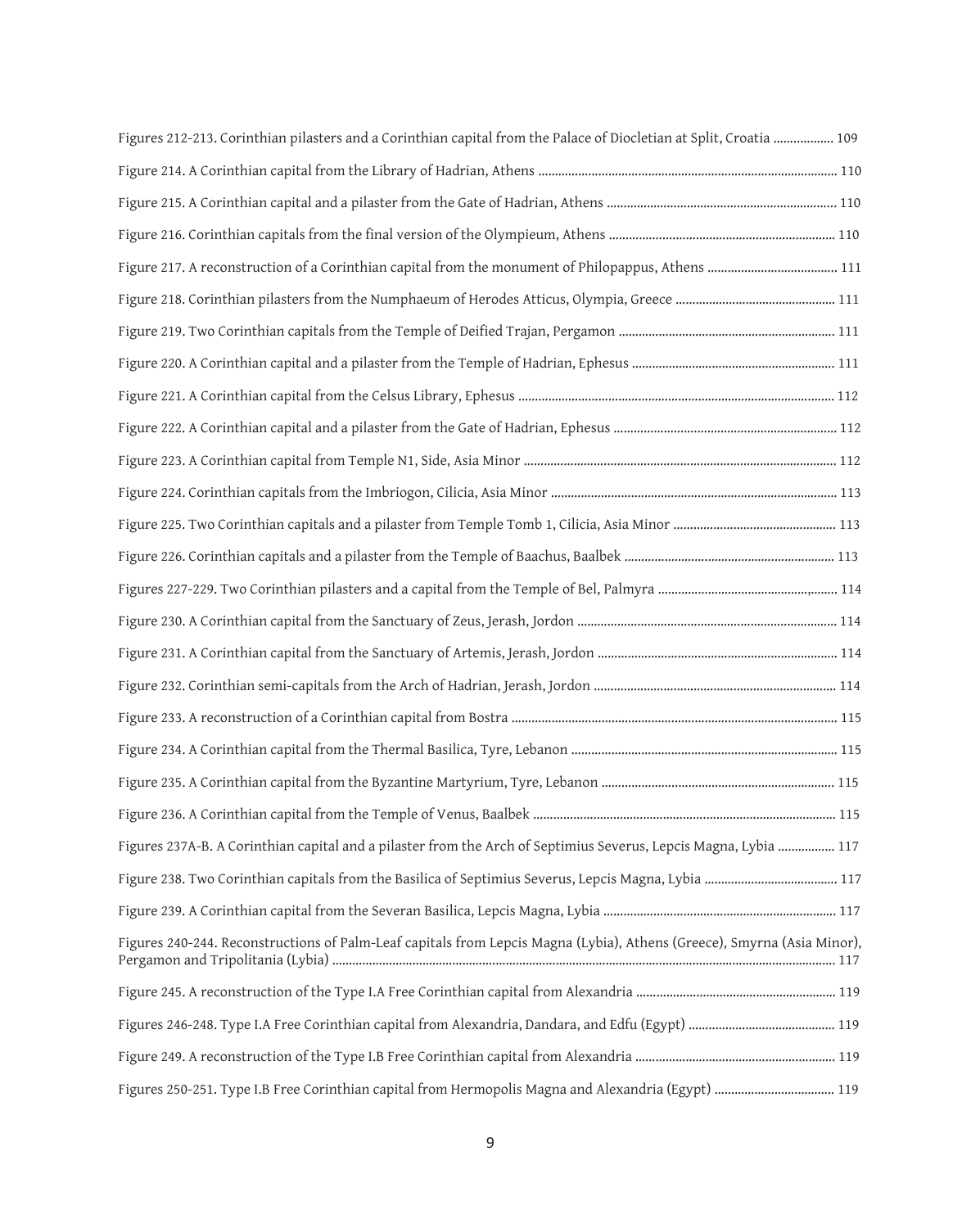| Figures 274-276. Roman coins with representations of the Roman phase of the Alexandrian Sarapeion  125               |
|----------------------------------------------------------------------------------------------------------------------|
| Figure 277. A fragment of an acanthus leaf of a Corinthian capital from the site of the Alexandrian Sarapeion  126   |
| Figure 278. The capital of the Column of Diocletian (Pompey's Pillar) at the site of the Alexandrian Sarapeion  126  |
| Figures 279-281. Several Asiatic Corinthian capitals from the Roman Baths at Kom El-Dekka, Alexandria  127           |
| Figure 282. An Egyptianized Type III Alexandrian Corinthian captital at Kom El-Shuqaffah Necropolis, Alexandria  127 |
|                                                                                                                      |
|                                                                                                                      |
|                                                                                                                      |
|                                                                                                                      |
|                                                                                                                      |
|                                                                                                                      |
|                                                                                                                      |
|                                                                                                                      |
|                                                                                                                      |
|                                                                                                                      |
|                                                                                                                      |
|                                                                                                                      |
| Figure 298. Type III Asiatic-Based Corinthian capital, reused at the Mosque of El-Nasser ibn Qalawon, Cairo  136     |
| Figures 229-300. Type III Asiatic-Based Corinthian capital and lower fragment, St. Mina/Abo Mina, Alexandria  136    |
| Figure 301. Locally produced Asiatic-Based Corinthian capital from Fayoum, Graeco-Roman Museum, Alexandria  137      |
|                                                                                                                      |
|                                                                                                                      |
|                                                                                                                      |
|                                                                                                                      |
|                                                                                                                      |
|                                                                                                                      |
|                                                                                                                      |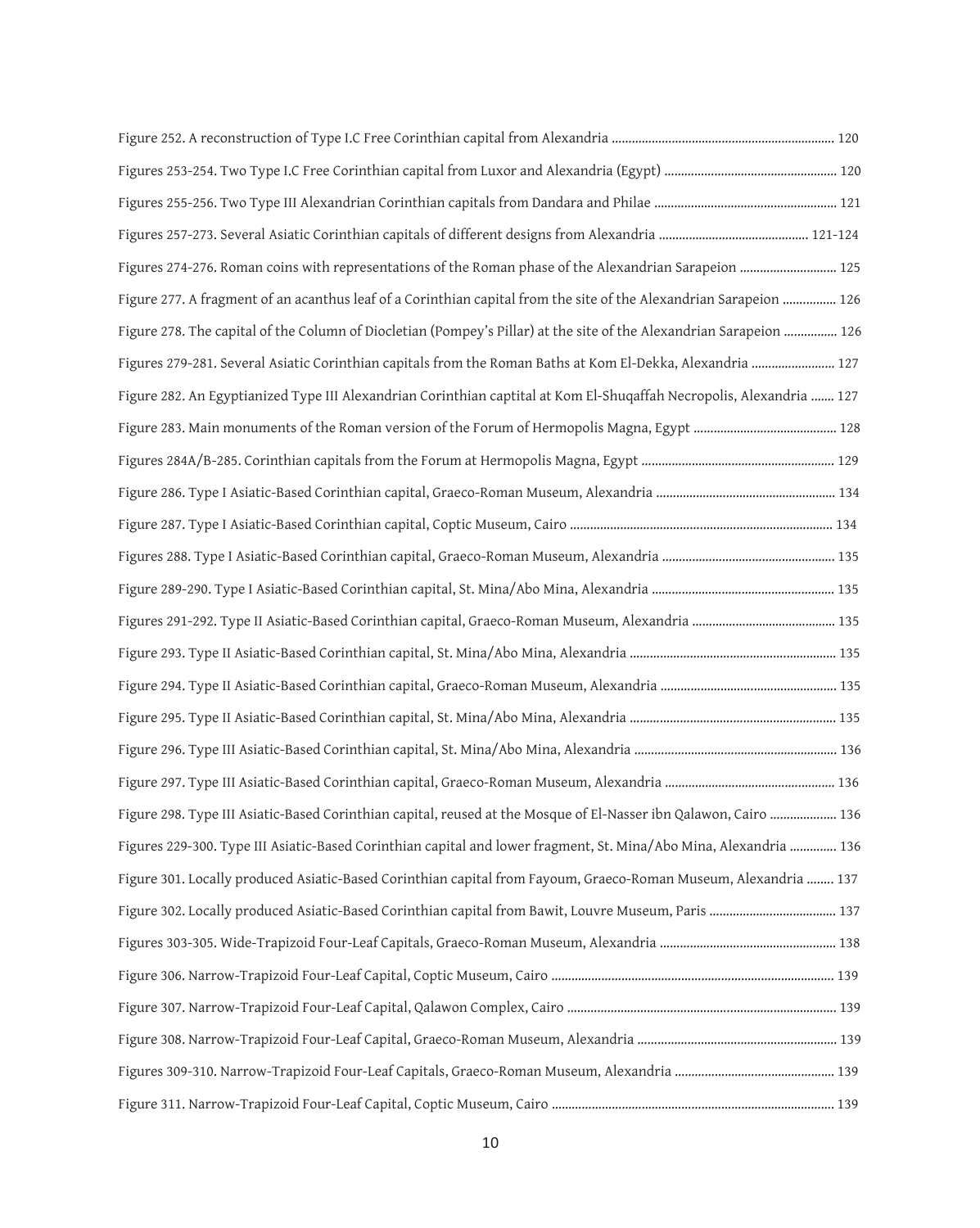| Figure 350. Bizonal capital with anthropomorphic representations (Green Man), Graeco-Roman Museum, Alexandria 145 |  |
|-------------------------------------------------------------------------------------------------------------------|--|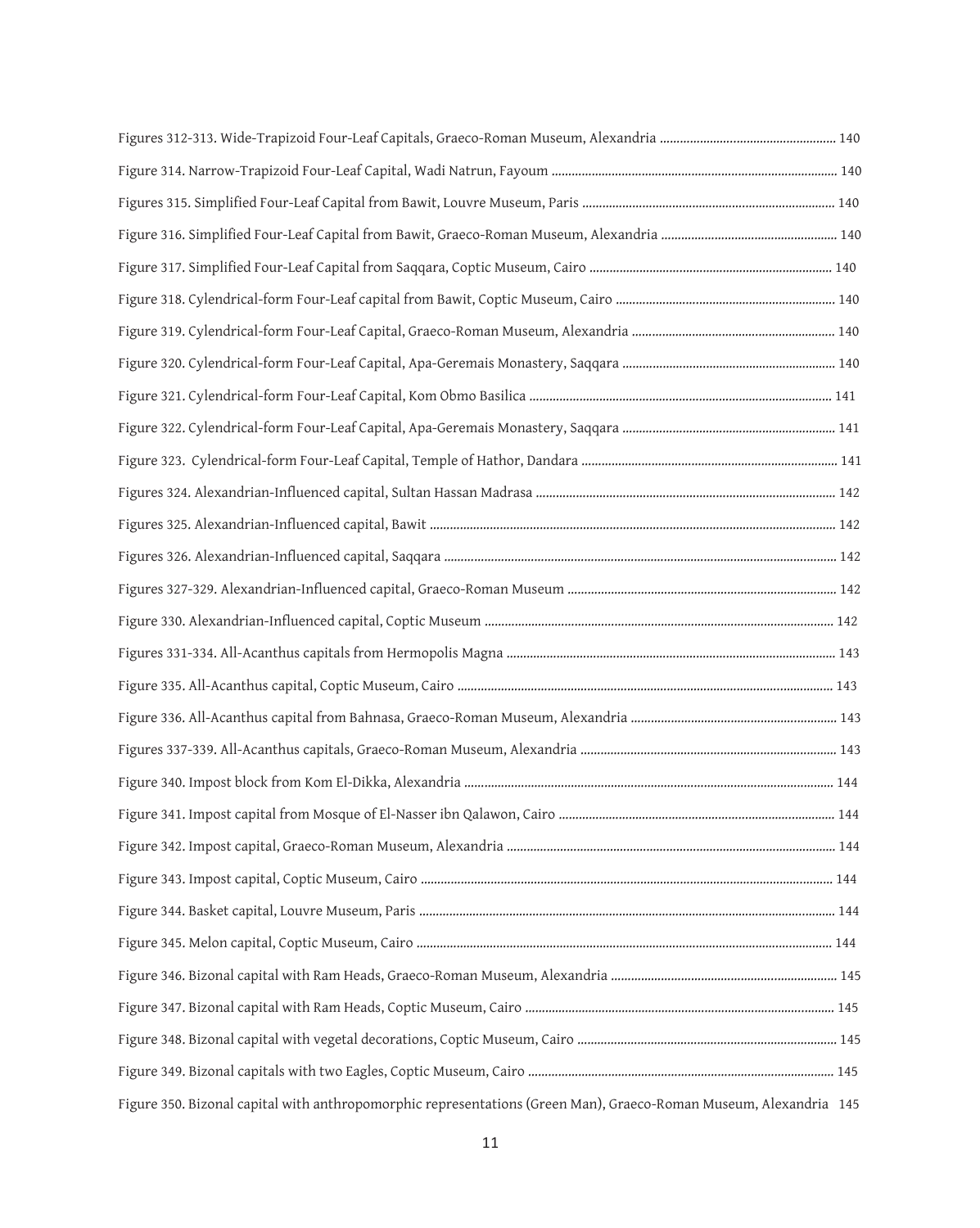| Figures 371-372. A Basket and a Melon capital from the Monastery of Apa Apollo in Bawit, Louvre Museum, Paris  151 |  |
|--------------------------------------------------------------------------------------------------------------------|--|
| Figures 373-374. Two Basket capitals from the Monastery of Apa Jeremiah in Saqqara, Coptic Museum, Cairo  151      |  |
| Figures 375-376. Two Palm-Leaf capitals from the Monastery of Apa Jeremiah in Saqqara, Coptic Museum, Cairo  152   |  |
| Figures 377. An Asiatic-Based Corinthian capital from the garden of Hagia Sophia, Constantinople  155              |  |
| Figure 378. A reconstruction of the Asiatic-Based Corinthian capital of the Column of Marcian, Constantinople  155 |  |
|                                                                                                                    |  |
| Figure 380. An Asiatic-Based Corinthian capital from the Church of Theotokos Kyriotissa, Constantinople  156       |  |
|                                                                                                                    |  |
|                                                                                                                    |  |
|                                                                                                                    |  |
|                                                                                                                    |  |
|                                                                                                                    |  |
|                                                                                                                    |  |
|                                                                                                                    |  |
|                                                                                                                    |  |
|                                                                                                                    |  |
|                                                                                                                    |  |
|                                                                                                                    |  |
|                                                                                                                    |  |
|                                                                                                                    |  |
|                                                                                                                    |  |
|                                                                                                                    |  |
|                                                                                                                    |  |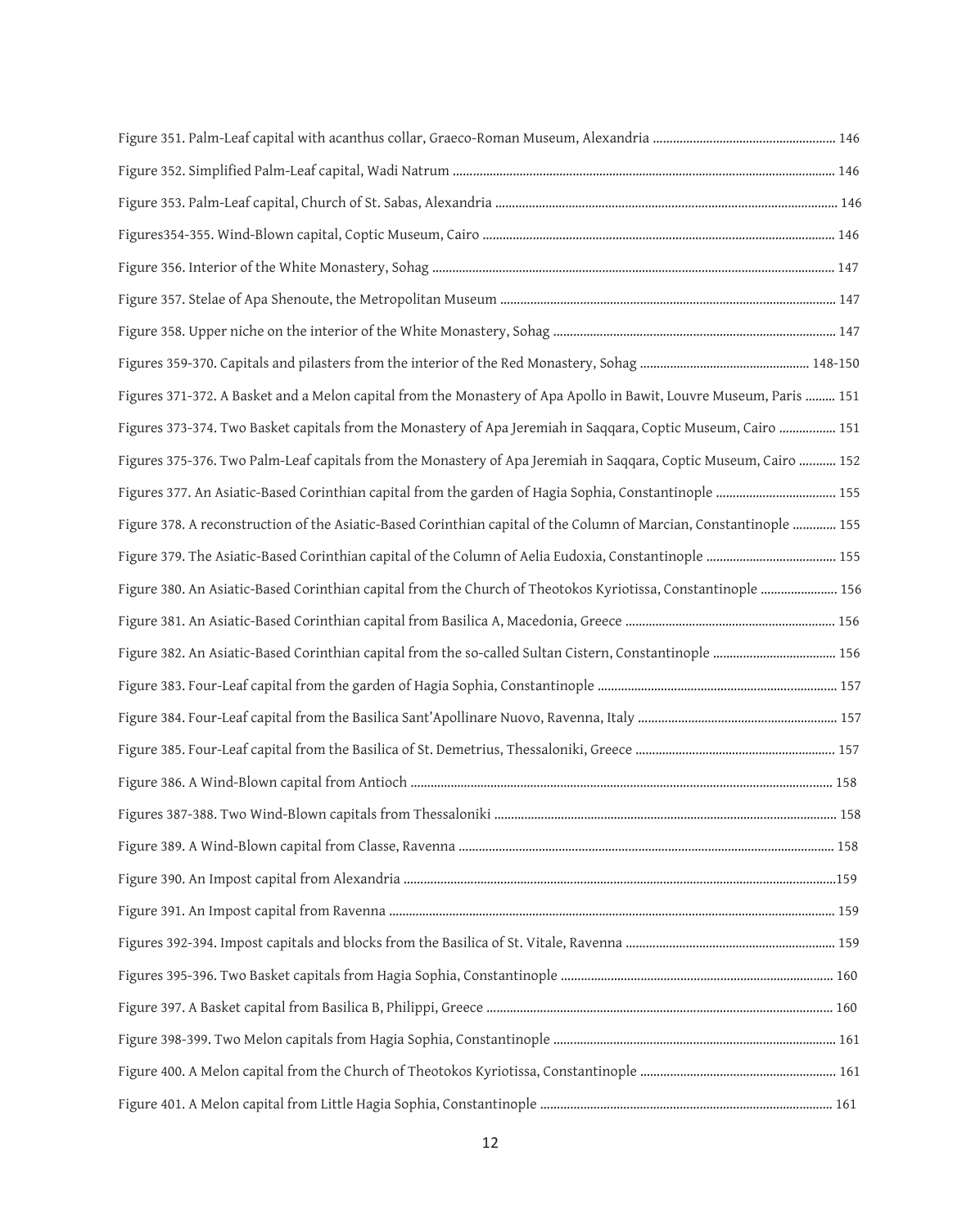| Figure 404. A reconstruction of a Four-Leaf capital from the Cruciform Church, Caricin Grad, Serbia  161              |
|-----------------------------------------------------------------------------------------------------------------------|
| Figure 405. A reconstruction of a Four-Leaf capital from the Domed Church in Konjuh, Republic of North Macedonia  161 |
| Figure 406. A reconstruction of a Bizonal capital with bird figures from Hagia Sophia, Constantinople  162            |
| Figure 407. A reconstruction of a Bizonal capital with Pegasus figures, Hippodrome of Constantinople  162             |
| Figure 408. A Bizonal capital with anthropomorphic representations (Green Man), Istanbul Archaeology Museum  162      |
|                                                                                                                       |
|                                                                                                                       |
| Figure 413. A Bizonal capital with Griffin representations at the Euphrasian Basilica in Poreč, Croatia  163          |
|                                                                                                                       |
|                                                                                                                       |
|                                                                                                                       |
| Figures 417-419. Three Alexandrian-Based Corinthian pilasters, Basilica of Bishop Philip, Stobi, Republic of North    |
|                                                                                                                       |

Appendices: Maps………………………………………………………………………………………….https://doi.org/10.32028/9781803272399-maps



Appendices: Catalogue……………………………………………………………………………https://doi.org/10.32028/9781803272399-catalogue

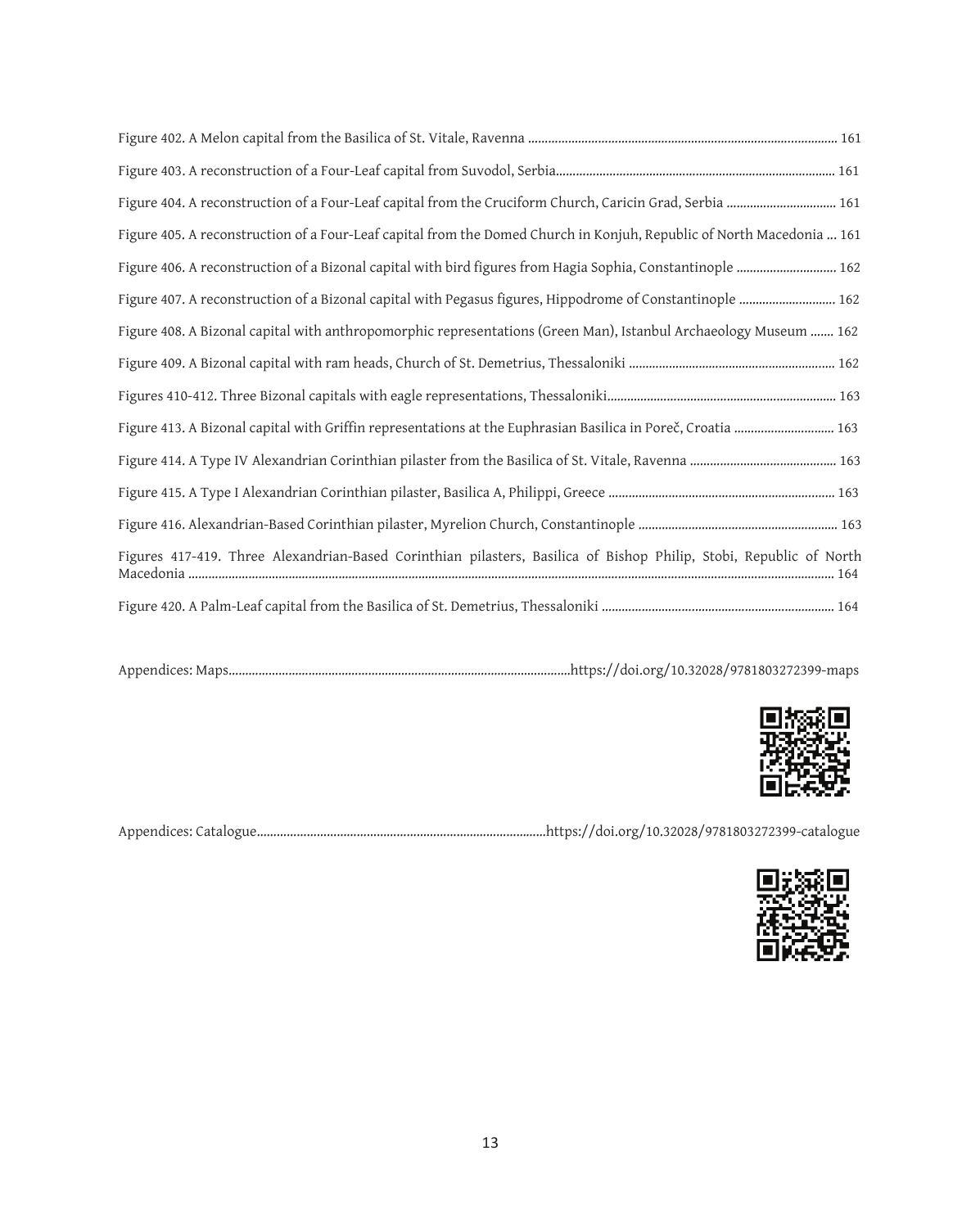## **Preface**

The Corinthian capital design is one of the most decorative capitals in the history of architecture. Monuments spanning from the Classical period until modern day are decorated with these elegant capitals. They are still being used for both interior and exterior decorations, for public buildings and private residences. For more than a century, researchers were convinced – some of them still do – that since it was originated in Greece, it also evolved in Greece and spread into the Roman provinces.

The evolution of the Corinthian capital had taken many forms across the centuries. Each territory or kingdom had adapted certain models, which were suitable to their architectural taste. It is assumable that in the modern day, it is the canonical design from the early decades of the Roman Empire that is still being used worldwide.

The aims of this study are:

- Highlighting the Classical versions of the Corinthian capitals that were adapted in the Hellenistic period.
- Tracing the rise and evolution of the Corinthian capitals through Antiquity (the Classical, Hellenistic, Roman and Late Roman/Byzantine periods) in comparison to the Alexandrian versions of the Corinthian capital.
- How the Alexandrian capital, with its four Hellenistic types, played the prototypical role as a main influence; to be the base of the canonical Roman Orthodox capitals, and Late Roman/Byzantine capitals.
- The influence of the Alexandrian capitals on other Hellenistic territories.
- Raising the "Atiochean Question" about the origin of the Olympeion, its Hellenistic source of influence, and how it was mistakenly praised as the prototype for the capitals of the Roman Capitolium's third phase.
- Raising the "Regillian Question" and the relation between the Late Republican period (Sanctuary of the Great Gods), its conquests in the Eastern Mediterranean, and how Samothrace's Arsinoeion influenced the canonization of the Roman Orthodox Corinthian capital.
- The continuation of the usage of the Alexandrian models throughout Egypt during the Roman Imperial period, paralleling the Roman Orthodox and later Asiatic capital designs.
- The Early Byzantine period and how Alexandria (presented through the discoveries across Egypt) had an indirect influence in presenting several designs of the Corinthian and Corinthianized capitals across the Byzantine territories until the Arab Conquest and the fall of Egypt in AD 641.

This study will focus thoroughly on analyzing several examples of the Corinthian capitals at hand with a very accurate description of its motifs. Central helices, corner volutes, acanthus collars, fleuron, calyces, cauliculi and abacus will be the focus of this study. Each element will be analyzed regarding its proportions to the capital, design, origin of design and influences.

Ratios provided by Vitruvius and the analysis provided by Jones will be the cornerstone for basing the analysis and comparisons. Most capital at hand will be put on comparison with other examples and with the Vitruvian canon regarding the Corinthian capital. Also, studies provided by Pensabene in 1993, McKenzie in 2007 and Tkaczow in 2010 will efficiently support this comparative study, as references to the architectural discoveries in Alexandria and Egypt.

#### **Previous Studies**

The following references had discussed the Corinthian capital through different eras, locations/sites and aspects, each from their own perspective(s). However, each reference had tackled the Corinthian order partially. Almost all references had focused on the same Classical Corinthian capitals examples. Also, it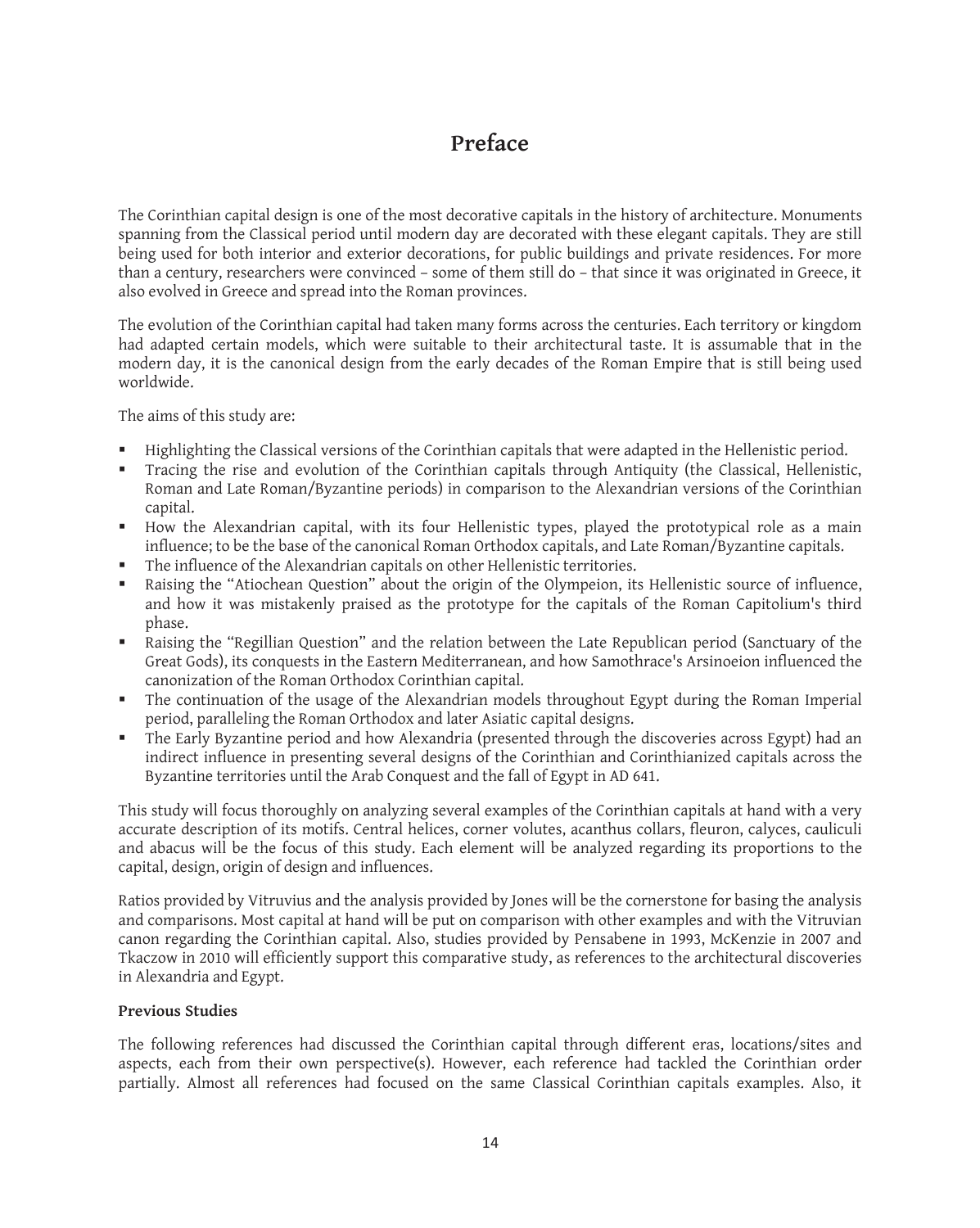appears that most references had neglected the presence of a Hellenistic Alexandrian style. Mainland Greece and Asia Minor were the main focus for their examples regarding the Hellenistic architecture.

Sir Fletcher's *A History of Architecture* (1905) was among the very first to give examples; unfortunately, they were very basic. However, these examples were detailed in analyzing the capitals. Robertson's *A Handbook of Greek & Roman Architecture* (1929) had discussed examples of the Corinthian capitals in Greece, Asia Minor and Southern Italy, while focusing on the Athenian temple of Olympian Zeus. Fyfe's *Hellenistic Architecture* (1936) was probably the first to discuss Hellenistic monuments outside the Hellenic domain of Greece and Asia Minor. However, his focus was on Levantine coast. Dinsmoor's *Ancient Greece* (1950) had discussed examples similar to those already discussed by Robertson, with focus on the Athenian temple of Olympian Zeus. Lawrence's *Greek Architecture* (1996) was no different from Dinsmoor and Robertson regarding Hellenistic examples from Greece and Asia Minor.

As a result, the previous references had thoroughly given almost the same examples regarding the Classical Corinthian capital; however, very few details about the Hellenistic period, with focus on Mainland Greece and Asia Minor. The only common point of discussion is that these references had acknowledged the relation between the Athenian temple of Olympian Zeus and its effect on the architecture of the Roman temple of Jupiter Capitolinus as a Hellenistic element and its effect and spread through the Roman Imperial Period – a theory that was and still common among scholars, although Siwicki's *Architectural Restoration and Heritage in Imperial Rome* (2020) had refuted the theory entirely, which shall be discussed in details in Chapter II. Therefore, this is the first missing link between the Classical and Hellenistic Corinthian capitals in terms of Alexandria and its influence over the Athenian Temple of Olympian Zeus, which will lead to the second link regarding Roman architecture in the following chapters.

Winter's *Studies in Hellenistic Architecture* (2005), the 11th chapter 'From Greek Structure to Roman Ornament: The Columnar Order in Hellenistic Times' was the only proper reference that traced the evolution of the Classical Corinthian capitals to Hellenistic Corinthian capitals in regards to the Seleucid and Ptolemaic kingdoms, as well as mentioning the importance and influence of the Alexandrian architecture. However, Winter's study of Classical examples was just a surface-level study and was not detailed.

Judith Mckenzie, through her two books, played one of the most important roles regarding the study of Alexandrian Hellenistic architecture. Mckenzie's *The Architecture of Alexandria and Egypt* (2007) is probably the main of two references in this study, along with Pensabene's (1993). This book forms a link with the previous sources on Classical architecture and how it affected Alexandrian Hellenistic architecture. Although McKenzie discusses the Corinthian capital across the Hellenistic, Roman and Late Roman period, the connection is not very focused, with few examples regarding Late Roman capitals and fewer regarding Roman capitals. McKenzie's *Architecture of Petra* (1990) played the missing link between Nabataean and Pompeian architecture, with Alexandria as a source of Influence. Via this study, we could trace the influence of Alexandrian Hellenistic architectural presence in Pompeii prior to the Roman Annexation of Egypt.

The two books of Barbara Tkaczow: *The Topography of Ancient Alexandria* (1993) and *Architectural Styles of Ancient Alexandria: Elements of Architectural Decorations from Polish Excavatinos at Kom El-Dikka* (2010) will be base for examples regarding the three periods of Ancient Alexandria.

Roman architecture researchers seem to focus on Etruscan and Italo-Hellenistic architecture starting from the examples in Magna Graecia and jump directly to the temple of Jupiter Capitolinus as the new source of influence, without mentioning the evolution of the Hellenistic Corinthian capital. MacDonald's *The Architecture of the Roman Empire* (1982) focuses on the imperial architecture, mainly the Parthenon and Hadrian's contributions. Sear's *Roman Architecture* (1982) and its newly published second edition (2021) conclude the beginning of the Corinthian influence from the Late Republic period and onto the example of Jupiter Caitolinus with a hint referring back to the Athenian Temple of Olympian Zeus. Stamper's *The Architecture of Roman Temples* (2005) seems to be focusing more in Imperial Architecture and the rise of the Orthodox capital without a reference to the origin rather than a hint to the Olympian Zeus temple. Stamper's